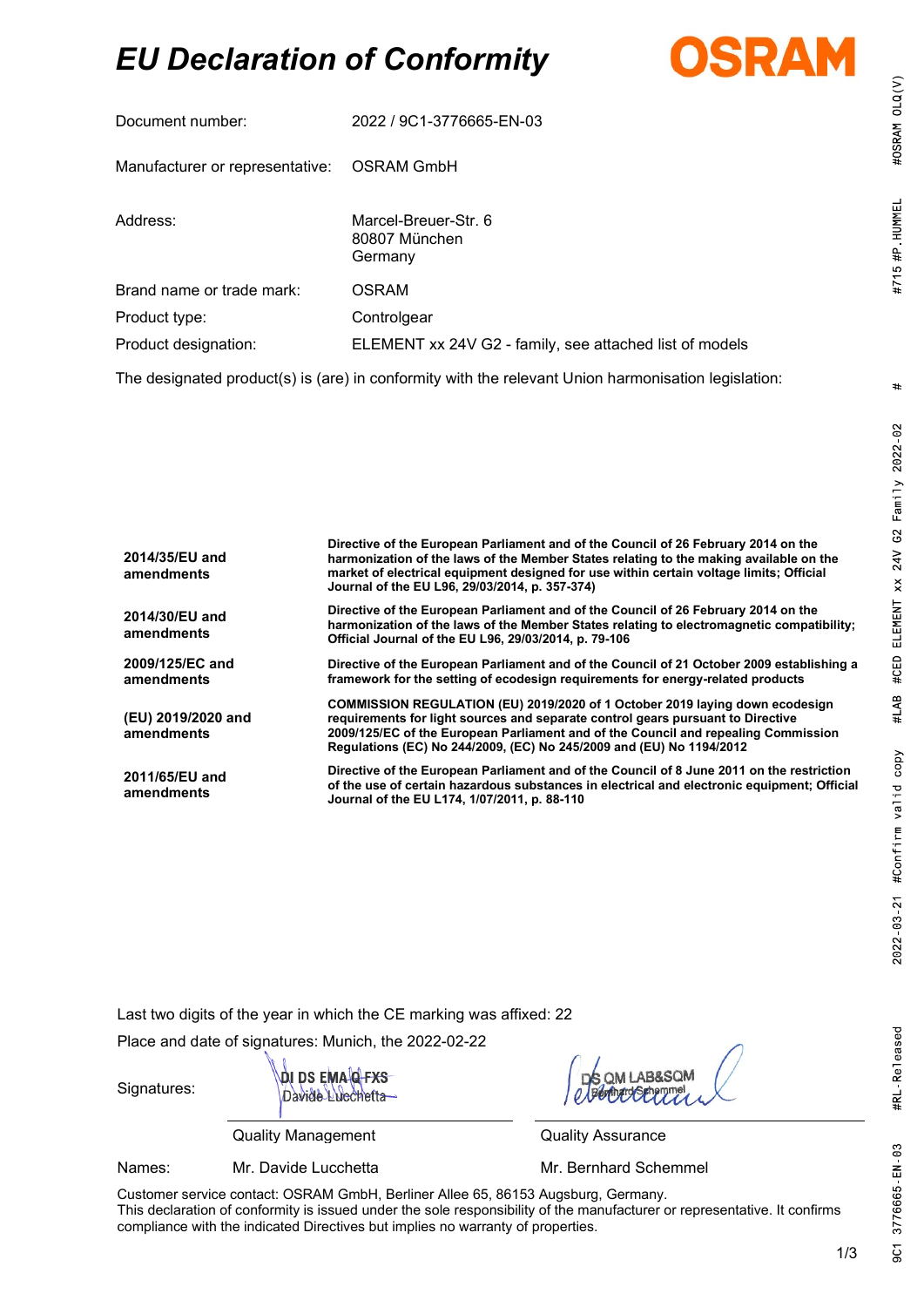

#OSRAM OLQ(V)

Document number: 2022 / 9C1-3776665-EN-03

#### **2014/35/EU and amendments**

The conformity of the designated product(s) with the provisions of this European Directive is given by the compliance with the following European Standard(s) or other specifications. If not elsewhere/otherwise indicated the edition/amendment as referenced below applies.

| EN 61347-2-13: 2014 | Lamp controlgear — Part 2-13: Particular requirements for d. c. or a. c. supplied<br>electronic controlgear for LED modules |
|---------------------|-----------------------------------------------------------------------------------------------------------------------------|
| EN 61347-1: 2015    | Lamp controlgear - Part 1: General and safety requirements                                                                  |

#### **2014/30/EU and amendments**

The conformity of the designated product(s) with the provisions of this European Directive is given by the compliance with the following European Standard(s) or other specifications.

If not elsewhere/otherwise indicated the edition/amendment as referenced below applies.

| <b>EN IEC 55015:2019</b> | Limits and methods of measurement of radio disturbance characteristics of<br>electrical lighting and similar equipment                                                                                                                                                |
|--------------------------|-----------------------------------------------------------------------------------------------------------------------------------------------------------------------------------------------------------------------------------------------------------------------|
| EN 61000-3-2: 2014       | Electromagnetic compatibility (EMC) - Part 3-2: Limits - Limits for harmonic<br>current emissions (equipment input current $\leq 16$ A per phase)                                                                                                                     |
| EN 61000-3-3: 2013       | Electromagnetic compatibility (EMC) — Part 3-3: Limits — Limitation of voltage<br>changes, voltage fluctuations and flicker in public low voltage supply systems, for<br>equipment with rated current ≤ 16 A per phase and not subjected to conditional<br>connection |
| EN 61547: 2009           | Equipment for general lighting purposes - EMC immunity requirements                                                                                                                                                                                                   |

#### **2009/125/EC and amendments**

The conformity of the designated product(s) with the provisions of this European Directive is given by the compliance with the following European Standard(s) or other specifications.

If not elsewhere/otherwise indicated the edition/amendment as referenced below applies.

#### **(EU) 2019/2020 and amendments**

The conformity of the designated product(s) with the provisions of this European Directive is given by the compliance with the following European Standard(s) or other specifications. If not elsewhere/otherwise indicated the edition/amendment as referenced below applies.

**EN 62442-3:2014 + A11:2017** Energy performance of lamp controlgear –Part 3: Controlgear for halogen lamps and LED modules – Method of measurement to determine the efficiency of the controlgear

### **2011/65/EU and amendments**

The conformity of the designated product(s) with the provisions of this European Directive is given by the compliance with the following European Standard(s) or other specifications. If not elsewhere/otherwise indicated the edition/amendment as referenced below applies.

**EN IEC 63000:2018** Technical documentation for the assessment of electrical and electronic products with respect to the restriction of hazardous substances